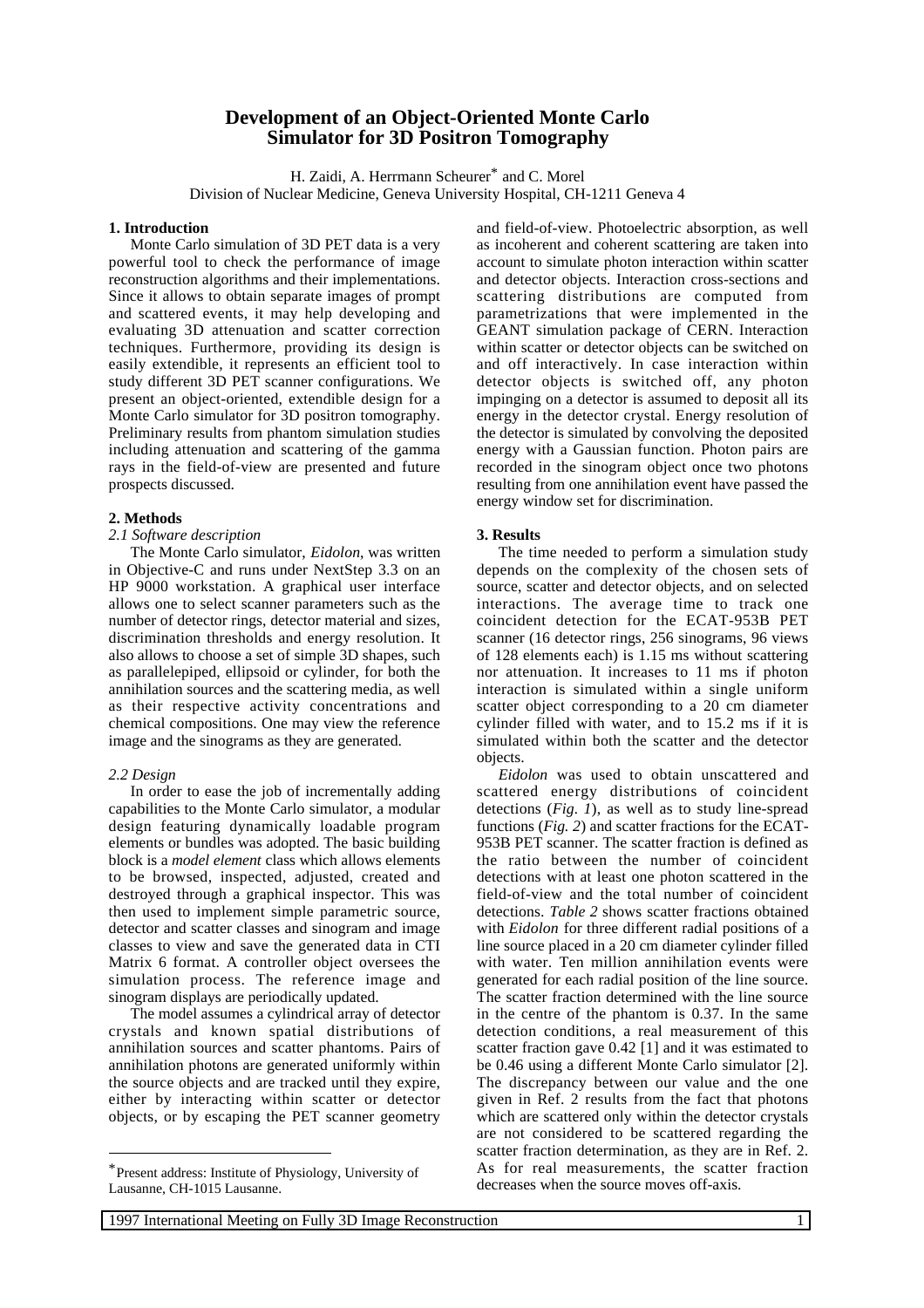

**Figure 1**: Energy distributions of coincident detections resulting from the simulation of a line source placed in the centre of a 20 cm diameter cylinder filled with water. Photons impinging on a detector are assumed to deposit all their energy in the detector crystal. Energy resolution is proportional to the inverse square root of the deposited energy and is simulated by convolving the deposited energy with a Gaussian function whose FWHM is 23% for 511 keV photons. Both photons of a coincident detection have to pass an energy window set between 250 and 850 keV. Distributions of photons resulting from exactly one or two successive Compton scatterings in the field-of-view are shown.

| Radial position      | Eidolon | Spinks | Michel |
|----------------------|---------|--------|--------|
| $\lceil$ mm $\rceil$ |         | [1]    | 21     |
|                      | 0.37    | 0.42   | 0.46   |
| 40                   | 0.36    | 0.40   |        |
| 80                   | በ 29    | 0.30   |        |

**Table 1**: Comparison between Monte Carlo estimations and real measurements of the scatter fraction for different radial positions of a line source placed in a 20 cm diameter cylinder filled with water. Same detection conditions as in *Figure 1* apply, except that interaction within detector objects was switched on and energy window was set between 380 and 850 keV for comparison with Ref. 1.

*Eidolon* was also used to simulate the Utah phantom which is designed with a high degree of inhomogeneity both transaxially and axially in order to compare and test scatter correction techniques in 3D PET. Utah phantom data sets for the ECAT-953B PET scanner were generated both with and without scatter simulation (*Fig. 3*). The outer compartment of the phantom which is generally used to provide activity from outside the field-of-view is kept empty. Generated data sets were reconstructed using four different exact and approximate 3D reconstruction

algorithms implemented of a high performance parallel platform [3]. Attenuation corrections were applied before reconstruction to the data sets generated with scatter simulation. The attenuation correction files were created by forward projecting the 3D density map estimated with a constant linear attenuation coefficient of 0.096 cm–1.

# **4. Discussion and conclusion**

Validation of image reconstruction implementations and scatter correction techniques, as well as design of new 3D PET systems using the Monte Carlo method have received considerable attention during the last decade and a large number of applications have been developed. The objectoriented paradigm makes it possible to envision incremental refinements to any of the elements described in this extended abstract with maximum code reuse by providing a framework for effectively defining standards using the inheritance mechanism. This approach streamlines development and improves reliability. It makes *Eidolon* a very powerful tool that can be further modified to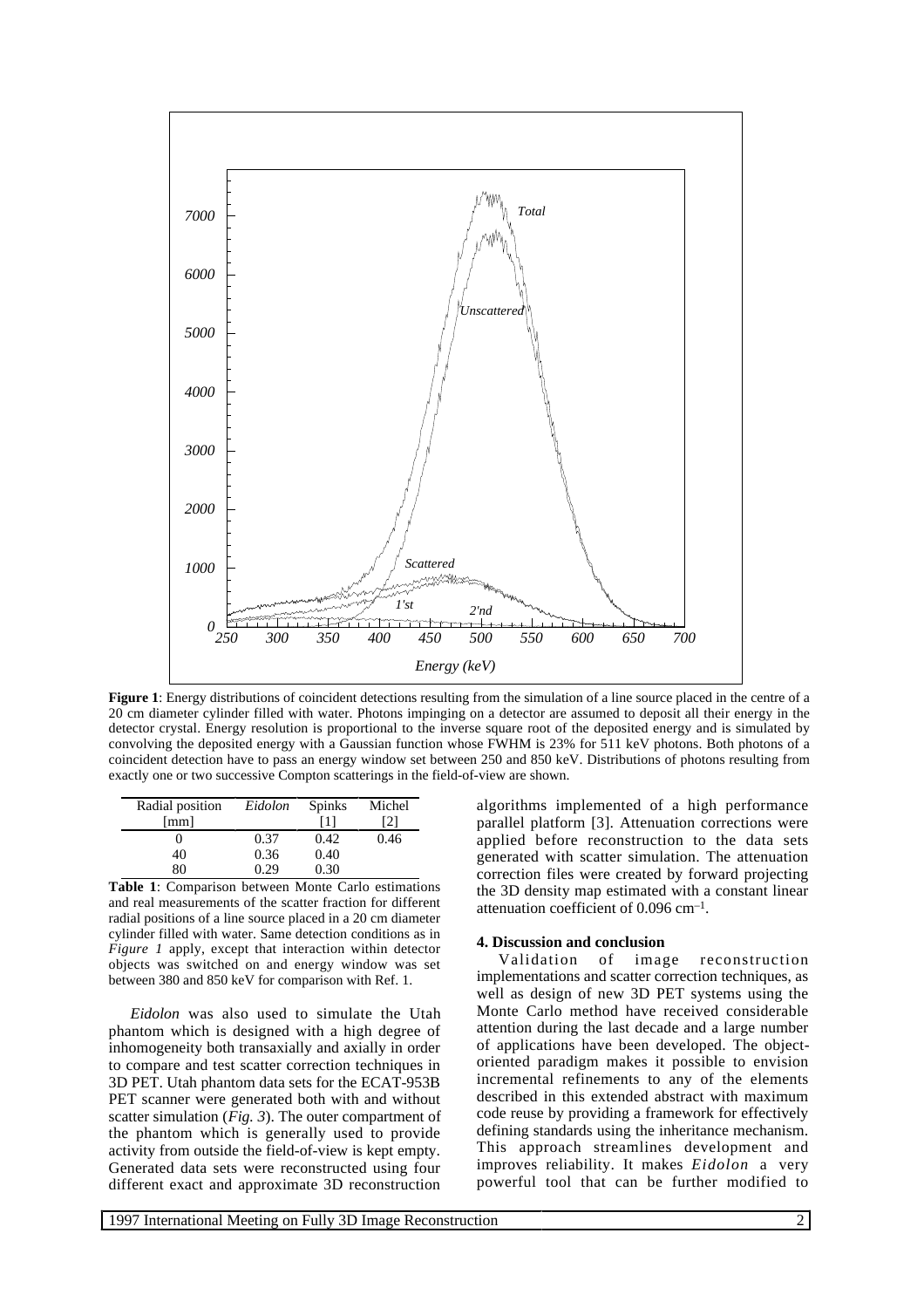

**Figure 2:** Sum of one-dimensional transaxial projections resulting from the simulation of a line source placed in a 20 cm diameter cylinder filled with water. Same detection conditions as in *Figure 1* apply.

investigate new possible designs of high performance positron tomographs. Eventually, *Eidolon* will be exploited to explore different sampling schemes of the 3D X-Ray transform.

Although variance reduction techniques have been developed to reduce the computation time, the main drawback of the Monte Carlo method is that it is extremely time-consuming. With the development of parallel-processing computers, researchers have turned their efforts towards the parallelisation of Monte Carlo codes. An implementation of *Eidolon* on a parallel system with 8 PowerPC-604 nodes that was recently installed in our laboratory is being presently undertaken.

## *Acknowledgements*

This work was supported part by the Schmidheiny Foundation, the Swiss Federal Office for Education and Science under grant E3260 within the European Esprit project HARMONY (CE 7253) and the Swiss National Science Foundation under project 2100-043627.95.

#### **References**

- [1] T.J. Spinks, T. Jones, D.L. Bailey, *et al*., "Physical performance of a positron tomograph for brain imaging with retractable septa", *Phys. Med. Biol.* **37** (1992) 1637-1655.
- [2] C. Michel, A. Bol, T. Spinks, D. Townsend, D. Bailey, S. Grootoonk and T. Jones, "Assessment of response function in two PET scanners with and without interplane septa", *IEEE Trans. Med. Imag.* **10** (1991) 240-248.
- [3] M.L. Egger, A.K. Herrmann Scheurer, C. Joseph and C. Morel, "Fast volume reconstruction in positron emission tomography: Implementation of four algorithms on a high-performance scalable parallel platform", to appear in *Conf. Rec. 1996 IEEE Med. Imag. Conf.*, Anaheim, CA, 1996.
- [4] P.E. Kinahan and J.G. Rogers, "Analytic 3D image reconstruction using all detected events", *IEEE Trans. Nucl. Sci.* **36** (1989) 964-968.
- [5] M. Defrise, D.W. Townsend and R. Clack, "Favor: a fast reconstruction algorithm for volume imaging in PET", in *Conf. Rec. 1991 Med. Imag. Conf.*, Santa Fe, NM, 1991, pp. 1919-1923.
- M. Defrise, "A factorization method for the 3D X-Ray transform", *Inverse Problems* **11** (1995) 883-994.
- [7] M.E. Daube-Witherspoon and G. Muehllehner, "Treatment of axial data in three-dimensional PET", *J. Nucl. Med.* **82** (1987) 1717-1724.